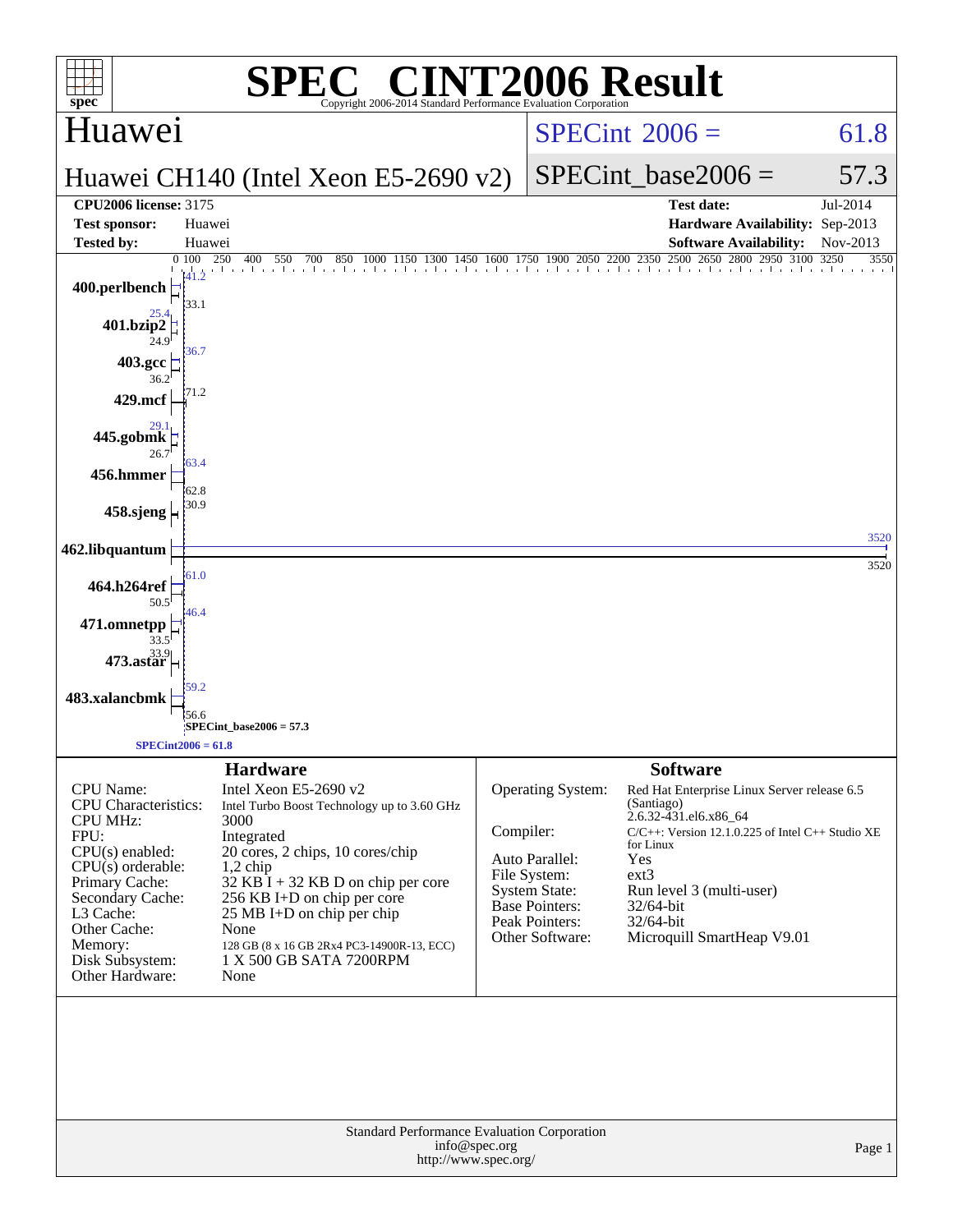

## Huawei

# $SPECint2006 = 61.8$  $SPECint2006 = 61.8$

Huawei CH140 (Intel Xeon E5-2690 v2)

SPECint base2006 =  $57.3$ 

**[CPU2006 license:](http://www.spec.org/auto/cpu2006/Docs/result-fields.html#CPU2006license)** 3175 **[Test date:](http://www.spec.org/auto/cpu2006/Docs/result-fields.html#Testdate)** Jul-2014

**[Test sponsor:](http://www.spec.org/auto/cpu2006/Docs/result-fields.html#Testsponsor)** Huawei **[Hardware Availability:](http://www.spec.org/auto/cpu2006/Docs/result-fields.html#HardwareAvailability)** Sep-2013 **[Tested by:](http://www.spec.org/auto/cpu2006/Docs/result-fields.html#Testedby)** Huawei **[Software Availability:](http://www.spec.org/auto/cpu2006/Docs/result-fields.html#SoftwareAvailability)** Nov-2013

### **[Results Table](http://www.spec.org/auto/cpu2006/Docs/result-fields.html#ResultsTable)**

|                                                                                                           | <b>Base</b>    |       |                |       |                | <b>Peak</b> |                |              |                |              |                |              |
|-----------------------------------------------------------------------------------------------------------|----------------|-------|----------------|-------|----------------|-------------|----------------|--------------|----------------|--------------|----------------|--------------|
| <b>Benchmark</b>                                                                                          | <b>Seconds</b> | Ratio | <b>Seconds</b> | Ratio | <b>Seconds</b> | Ratio       | <b>Seconds</b> | <b>Ratio</b> | <b>Seconds</b> | <b>Ratio</b> | <b>Seconds</b> | <b>Ratio</b> |
| $ 400$ .perlbench                                                                                         | 294            | 33.2  | 295            | 33.1  | 295            | 33.1        | 237            | 41.2         | 237            | 41.2         | 237            | 41.2         |
| 401.bzip2                                                                                                 | 387            | 24.9  | 387            | 24.9  | 387            | 24.9        | 380            | 25.4         | 380            | 25.4         | 380            | 25.4         |
| $403.\text{gcc}$                                                                                          | 222            | 36.3  | 222            | 36.2  | 222            | 36.2        | 219            | 36.8         | 219            | 36.7         | 219            | 36.7         |
| $429$ mcf                                                                                                 | 128            | 71.3  | 129            | 70.5  | 128            | 71.2        | 128            | 71.3         | 129            | 70.5         | <u>128</u>     | 71.2         |
| $445$ .gobmk                                                                                              | 392            | 26.8  | 392            | 26.7  | 393            | 26.7        | 360            | 29.1         | 360            | 29.1         | 360            | 29.1         |
| $ 456$ .hmmer                                                                                             | 149            | 62.8  | 150            | 62.4  | 149            | 62.8        | 147            | 63.4         | 146            | 63.7         | 150            | 62.2         |
| $458$ .sjeng                                                                                              | <u>391</u>     | 30.9  | 391            | 31.0  | 391            | 30.9        | <u>391</u>     | 30.9         | 391            | 31.0         | 391            | 30.9         |
| 462.libquantum                                                                                            | 5.89           | 3520  | 5.89           | 3520  | 5.89           | 3520        | 5.89           | 3520         | 5.89           | 3520         | 5.89           | 3520         |
| 464.h264ref                                                                                               | 438            | 50.6  | 438            | 50.5  | 439            | 50.5        | 365            | 60.7         | 362            | 61.1         | 363            | 61.0         |
| 471.omnetpp                                                                                               | 187            | 33.5  | 191            | 32.6  | 186            | 33.5        | 134            | 46.6         | 135            | 46.3         | 135            | 46.4         |
| $473.$ astar                                                                                              | 207            | 33.9  | 206            | 34.1  | 208            | 33.8        | 207            | 33.9         | 206            | 34.1         | 208            | 33.8         |
| 483.xalancbmk                                                                                             | 122            | 56.6  | 122            | 56.6  | 123            | 55.9        | 117            | 59.2         | 117            | 59.2         | 117            | 59.2         |
| Decute ennoyed in the endor in which they were min<br>Dold underlined text indicates a madian measurement |                |       |                |       |                |             |                |              |                |              |                |              |

Results appear in the [order in which they were run.](http://www.spec.org/auto/cpu2006/Docs/result-fields.html#RunOrder) Bold underlined text [indicates a median measurement.](http://www.spec.org/auto/cpu2006/Docs/result-fields.html#Median)

### **[Operating System Notes](http://www.spec.org/auto/cpu2006/Docs/result-fields.html#OperatingSystemNotes)**

Stack size set to unlimited using "ulimit -s unlimited"

### **[Platform Notes](http://www.spec.org/auto/cpu2006/Docs/result-fields.html#PlatformNotes)**

 BIOS configuration: Set Power Efficiency Mode to Custom Set Hyper-Threading to Disabled Baseboard Management Controller used to adjust the fan speed to 100% Sysinfo program /spec/config/sysinfo.rev6800 \$Rev: 6800 \$ \$Date:: 2011-10-11 #\$ 6f2ebdff5032aaa42e583f96b07f99d3 running on localhost Tue Jul 1 16:48:53 2014 This section contains SUT (System Under Test) info as seen by some common utilities. To remove or add to this section, see: <http://www.spec.org/cpu2006/Docs/config.html#sysinfo> From /proc/cpuinfo model name : Intel(R) Xeon(R) CPU E5-2690 v2 @ 3.00GHz 2 "physical id"s (chips) 20 "processors" cores, siblings (Caution: counting these is hw and system dependent. The following excerpts from /proc/cpuinfo might not be reliable. Use with caution.) cpu cores : 10 siblings : 10 physical 0: cores 0 1 2 3 4 8 9 10 11 12 physical 1: cores 0 1 2 3 4 8 9 10 11 12 Continued on next page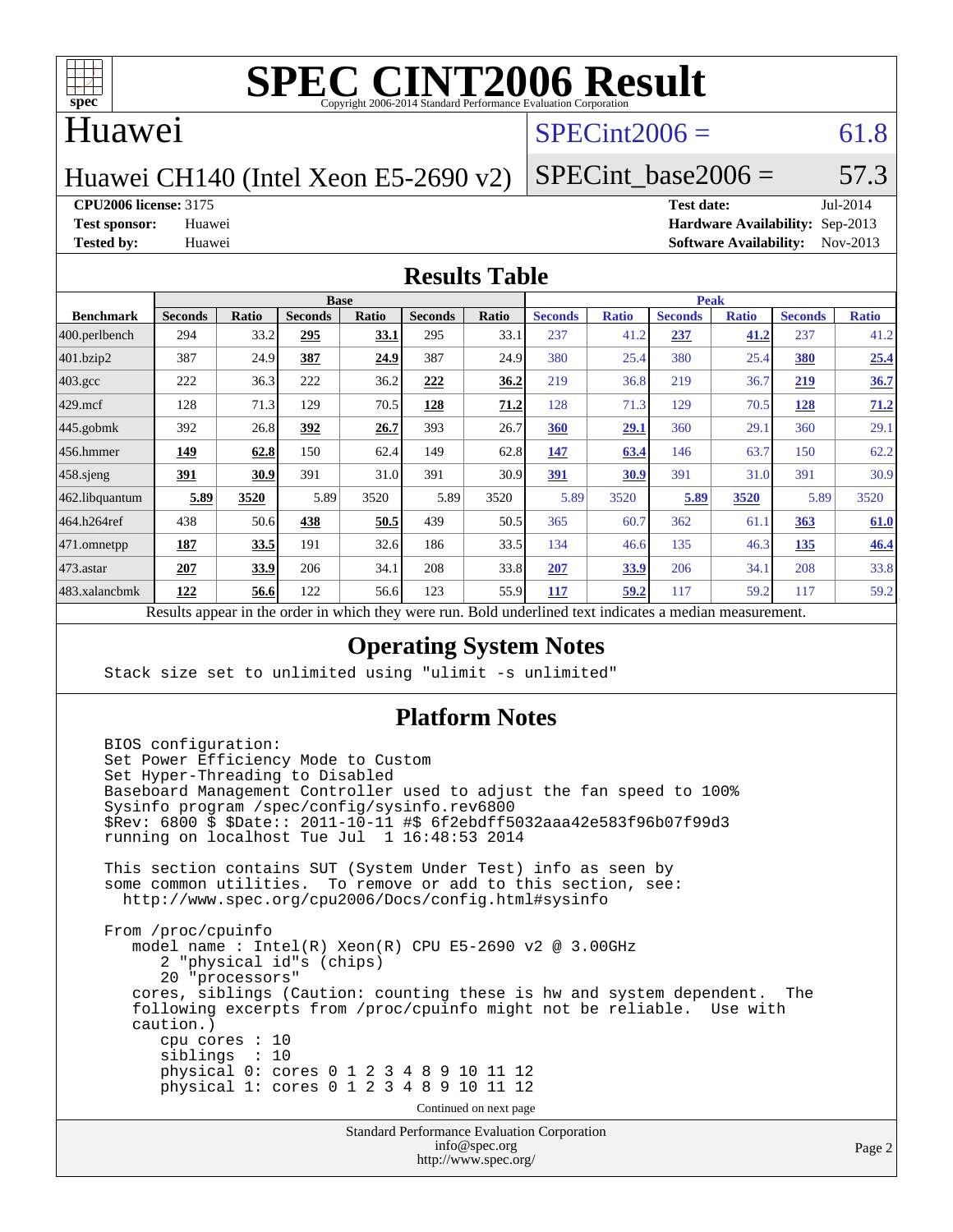

## Huawei

 $SPECint2006 = 61.8$  $SPECint2006 = 61.8$ 

Huawei CH140 (Intel Xeon E5-2690 v2)

SPECint base2006 =  $57.3$ 

| <b>Test sponsor:</b> | Huawei |
|----------------------|--------|
| <b>Tested by:</b>    | Huawei |

**[CPU2006 license:](http://www.spec.org/auto/cpu2006/Docs/result-fields.html#CPU2006license)** 3175 **[Test date:](http://www.spec.org/auto/cpu2006/Docs/result-fields.html#Testdate)** Jul-2014 **[Hardware Availability:](http://www.spec.org/auto/cpu2006/Docs/result-fields.html#HardwareAvailability)** Sep-2013 **[Software Availability:](http://www.spec.org/auto/cpu2006/Docs/result-fields.html#SoftwareAvailability)** Nov-2013

### **[Platform Notes \(Continued\)](http://www.spec.org/auto/cpu2006/Docs/result-fields.html#PlatformNotes)**

cache size : 25600 KB

 From /proc/meminfo MemTotal: 132105632 kB HugePages\_Total: 0<br>Hugepagesize: 2048 kB Hugepagesize:

 /usr/bin/lsb\_release -d Red Hat Enterprise Linux Server release 6.5 (Santiago)

From /etc/\*release\* /etc/\*version\*

 redhat-release: Red Hat Enterprise Linux Server release 6.5 (Santiago) system-release: Red Hat Enterprise Linux Server release 6.5 (Santiago) system-release-cpe: cpe:/o:redhat:enterprise\_linux:6server:ga:server

uname -a:

 Linux localhost 2.6.32-431.el6.x86\_64 #1 SMP Sun Nov 10 22:19:54 EST 2013 x86\_64 x86\_64 x86\_64 GNU/Linux

run-level 3 Jul 1 16:39

SPEC is set to: /spec<br>Filesystem Type Type Size Used Avail Use% Mounted on<br>ext3 455G 83G 349G 20% / /dev/sda2 ext3 455G 83G 349G 20% /

 Additional information from dmidecode: Memory: 8x Samsung M393B2G70BH0-CMA 16 GB 1866 MHz 2 rank

(End of data from sysinfo program)

### **[General Notes](http://www.spec.org/auto/cpu2006/Docs/result-fields.html#GeneralNotes)**

Environment variables set by runspec before the start of the run: KMP\_AFFINITY = "granularity=fine,compact,0,1" LD\_LIBRARY\_PATH = "/spec/libs/32:/spec/libs/64" OMP\_NUM\_THREADS = "20" Binaries compiled on a system with 2 x Xeon X5645 CPU + 16GB memory

 using RHEL 6.1 Transparent Huge Pages enabled with: echo always > /sys/kernel/mm/redhat\_transparent\_hugepage/enabled

# **[Base Compiler Invocation](http://www.spec.org/auto/cpu2006/Docs/result-fields.html#BaseCompilerInvocation)**

[C benchmarks](http://www.spec.org/auto/cpu2006/Docs/result-fields.html#Cbenchmarks): [icc -m64](http://www.spec.org/cpu2006/results/res2014q3/cpu2006-20140818-30950.flags.html#user_CCbase_intel_icc_64bit_f346026e86af2a669e726fe758c88044)

Continued on next page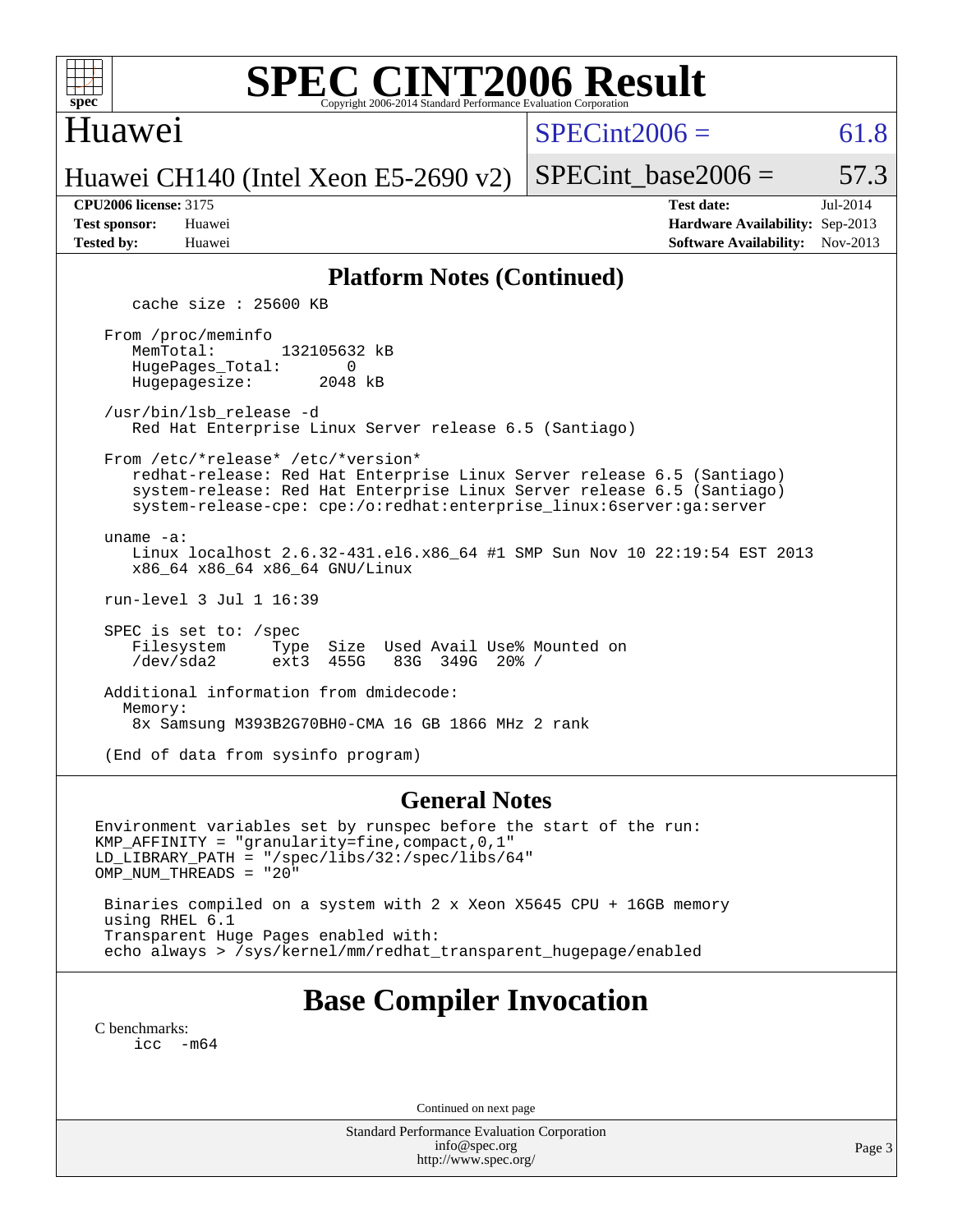| $spec^{\circ}$                                                                                           |                                                                                                                                                                                                                                                                            | <b>SPEC CINT2006 Result</b><br>Copyright 2006-2014 Standard Performance Evaluation Corporation                                                               |                      |                                                                                       |                      |
|----------------------------------------------------------------------------------------------------------|----------------------------------------------------------------------------------------------------------------------------------------------------------------------------------------------------------------------------------------------------------------------------|--------------------------------------------------------------------------------------------------------------------------------------------------------------|----------------------|---------------------------------------------------------------------------------------|----------------------|
| Huawei                                                                                                   |                                                                                                                                                                                                                                                                            |                                                                                                                                                              | $SPECint2006 =$      |                                                                                       | 61.8                 |
| Huawei CH140 (Intel Xeon E5-2690 v2)                                                                     |                                                                                                                                                                                                                                                                            |                                                                                                                                                              | SPECint base2006 $=$ |                                                                                       | 57.3                 |
| <b>CPU2006 license: 3175</b><br><b>Test sponsor:</b><br>Huawei<br><b>Tested by:</b><br>Huawei            |                                                                                                                                                                                                                                                                            |                                                                                                                                                              |                      | <b>Test date:</b><br>Hardware Availability: Sep-2013<br><b>Software Availability:</b> | Jul-2014<br>Nov-2013 |
|                                                                                                          |                                                                                                                                                                                                                                                                            | <b>Base Compiler Invocation (Continued)</b>                                                                                                                  |                      |                                                                                       |                      |
| $C_{++}$ benchmarks:<br>$icpc$ $-m64$                                                                    |                                                                                                                                                                                                                                                                            |                                                                                                                                                              |                      |                                                                                       |                      |
|                                                                                                          |                                                                                                                                                                                                                                                                            | <b>Base Portability Flags</b>                                                                                                                                |                      |                                                                                       |                      |
|                                                                                                          | 401.bzip2: -DSPEC_CPU_LP64<br>403.gcc: -DSPEC_CPU_LP64<br>429.mcf: -DSPEC CPU LP64<br>445.gobmk: -DSPEC_CPU_LP64<br>456.hmmer: -DSPEC_CPU_LP64<br>458.sjeng: -DSPEC_CPU_LP64<br>464.h264ref: -DSPEC_CPU_LP64<br>471.omnetpp: -DSPEC_CPU_LP64<br>473.astar: -DSPEC_CPU_LP64 | 400.perlbench: -DSPEC_CPU_LP64 -DSPEC_CPU_LINUX_X64<br>462.libquantum: -DSPEC_CPU_LP64 -DSPEC_CPU_LINUX<br>483.xalancbmk: -DSPEC_CPU_LP64 -DSPEC_CPU_LINUX   |                      |                                                                                       |                      |
| C benchmarks:<br>$C_{++}$ benchmarks:                                                                    | -Wl,-z,muldefs -L/smartheap -lsmartheap64                                                                                                                                                                                                                                  | <b>Base Optimization Flags</b><br>-xSSE4.2 -ipo -03 -no-prec-div -parallel -opt-prefetch -auto-p32<br>-xSSE4.2 -ipo -03 -no-prec-div -opt-prefetch -auto-p32 |                      |                                                                                       |                      |
|                                                                                                          |                                                                                                                                                                                                                                                                            | <b>Base Other Flags</b>                                                                                                                                      |                      |                                                                                       |                      |
| C benchmarks:                                                                                            |                                                                                                                                                                                                                                                                            |                                                                                                                                                              |                      |                                                                                       |                      |
|                                                                                                          | 403.gcc: -Dalloca=_alloca                                                                                                                                                                                                                                                  |                                                                                                                                                              |                      |                                                                                       |                      |
| C benchmarks (except as noted below):<br>$-m64$<br>icc<br>400.perlbench: icc -m32<br>445.gobmk: icc -m32 |                                                                                                                                                                                                                                                                            | <b>Peak Compiler Invocation</b>                                                                                                                              |                      |                                                                                       |                      |
|                                                                                                          |                                                                                                                                                                                                                                                                            | Continued on next page<br>Standard Performance Evaluation Corporation                                                                                        |                      |                                                                                       |                      |
|                                                                                                          |                                                                                                                                                                                                                                                                            | info@spec.org<br>http://www.spec.org/                                                                                                                        |                      |                                                                                       | Page 4               |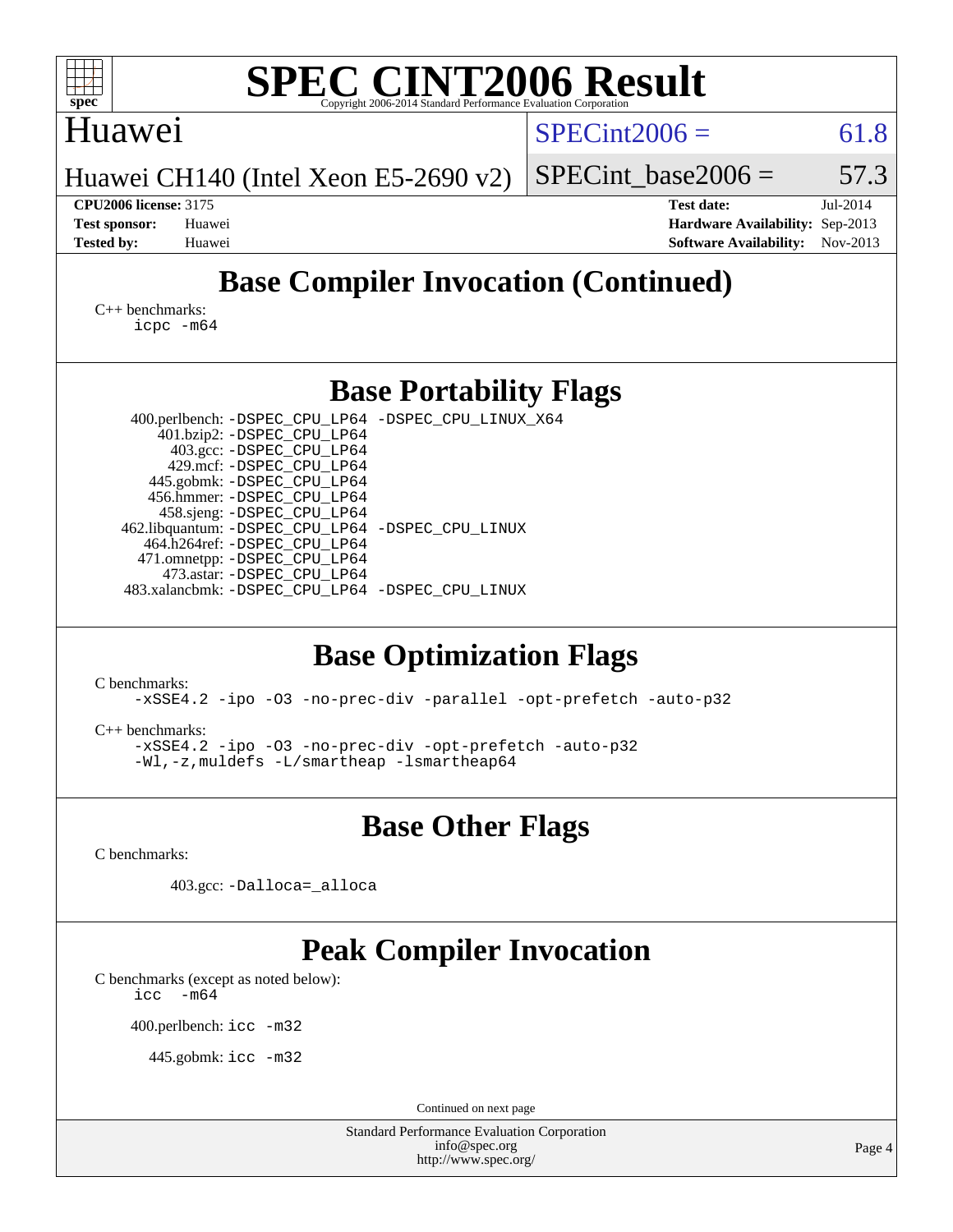

# Huawei

 $SPECint2006 = 61.8$  $SPECint2006 = 61.8$ 

Huawei CH140 (Intel Xeon E5-2690 v2)

SPECint base2006 =  $57.3$ 

**[CPU2006 license:](http://www.spec.org/auto/cpu2006/Docs/result-fields.html#CPU2006license)** 3175 **[Test date:](http://www.spec.org/auto/cpu2006/Docs/result-fields.html#Testdate)** Jul-2014 **[Test sponsor:](http://www.spec.org/auto/cpu2006/Docs/result-fields.html#Testsponsor)** Huawei **[Hardware Availability:](http://www.spec.org/auto/cpu2006/Docs/result-fields.html#HardwareAvailability)** Sep-2013 **[Tested by:](http://www.spec.org/auto/cpu2006/Docs/result-fields.html#Testedby)** Huawei **[Software Availability:](http://www.spec.org/auto/cpu2006/Docs/result-fields.html#SoftwareAvailability)** Nov-2013

# **[Peak Compiler Invocation \(Continued\)](http://www.spec.org/auto/cpu2006/Docs/result-fields.html#PeakCompilerInvocation)**

464.h264ref: [icc -m32](http://www.spec.org/cpu2006/results/res2014q3/cpu2006-20140818-30950.flags.html#user_peakCCLD464_h264ref_intel_icc_a6a621f8d50482236b970c6ac5f55f93)

[C++ benchmarks \(except as noted below\):](http://www.spec.org/auto/cpu2006/Docs/result-fields.html#CXXbenchmarksexceptasnotedbelow) [icpc -m32](http://www.spec.org/cpu2006/results/res2014q3/cpu2006-20140818-30950.flags.html#user_CXXpeak_intel_icpc_4e5a5ef1a53fd332b3c49e69c3330699)

473.astar: [icpc -m64](http://www.spec.org/cpu2006/results/res2014q3/cpu2006-20140818-30950.flags.html#user_peakCXXLD473_astar_intel_icpc_64bit_fc66a5337ce925472a5c54ad6a0de310)

# **[Peak Portability Flags](http://www.spec.org/auto/cpu2006/Docs/result-fields.html#PeakPortabilityFlags)**

 400.perlbench: [-DSPEC\\_CPU\\_LINUX\\_IA32](http://www.spec.org/cpu2006/results/res2014q3/cpu2006-20140818-30950.flags.html#b400.perlbench_peakCPORTABILITY_DSPEC_CPU_LINUX_IA32) 401.bzip2: [-DSPEC\\_CPU\\_LP64](http://www.spec.org/cpu2006/results/res2014q3/cpu2006-20140818-30950.flags.html#suite_peakPORTABILITY401_bzip2_DSPEC_CPU_LP64) 403.gcc: [-DSPEC\\_CPU\\_LP64](http://www.spec.org/cpu2006/results/res2014q3/cpu2006-20140818-30950.flags.html#suite_peakPORTABILITY403_gcc_DSPEC_CPU_LP64) 429.mcf: [-DSPEC\\_CPU\\_LP64](http://www.spec.org/cpu2006/results/res2014q3/cpu2006-20140818-30950.flags.html#suite_peakPORTABILITY429_mcf_DSPEC_CPU_LP64) 456.hmmer: [-DSPEC\\_CPU\\_LP64](http://www.spec.org/cpu2006/results/res2014q3/cpu2006-20140818-30950.flags.html#suite_peakPORTABILITY456_hmmer_DSPEC_CPU_LP64) 458.sjeng: [-DSPEC\\_CPU\\_LP64](http://www.spec.org/cpu2006/results/res2014q3/cpu2006-20140818-30950.flags.html#suite_peakPORTABILITY458_sjeng_DSPEC_CPU_LP64) 462.libquantum: [-DSPEC\\_CPU\\_LP64](http://www.spec.org/cpu2006/results/res2014q3/cpu2006-20140818-30950.flags.html#suite_peakPORTABILITY462_libquantum_DSPEC_CPU_LP64) [-DSPEC\\_CPU\\_LINUX](http://www.spec.org/cpu2006/results/res2014q3/cpu2006-20140818-30950.flags.html#b462.libquantum_peakCPORTABILITY_DSPEC_CPU_LINUX) 473.astar: [-DSPEC\\_CPU\\_LP64](http://www.spec.org/cpu2006/results/res2014q3/cpu2006-20140818-30950.flags.html#suite_peakPORTABILITY473_astar_DSPEC_CPU_LP64) 483.xalancbmk: [-DSPEC\\_CPU\\_LINUX](http://www.spec.org/cpu2006/results/res2014q3/cpu2006-20140818-30950.flags.html#b483.xalancbmk_peakCXXPORTABILITY_DSPEC_CPU_LINUX)

# **[Peak Optimization Flags](http://www.spec.org/auto/cpu2006/Docs/result-fields.html#PeakOptimizationFlags)**

[C benchmarks](http://www.spec.org/auto/cpu2006/Docs/result-fields.html#Cbenchmarks):

 $400.$ perlbench:  $-xSSE4$ .  $2(pass 2)$  -prof-qen(pass 1) [-ipo](http://www.spec.org/cpu2006/results/res2014q3/cpu2006-20140818-30950.flags.html#user_peakPASS2_CFLAGSPASS2_LDCFLAGS400_perlbench_f-ipo)(pass 2) [-O3](http://www.spec.org/cpu2006/results/res2014q3/cpu2006-20140818-30950.flags.html#user_peakPASS2_CFLAGSPASS2_LDCFLAGS400_perlbench_f-O3)(pass 2) [-no-prec-div](http://www.spec.org/cpu2006/results/res2014q3/cpu2006-20140818-30950.flags.html#user_peakPASS2_CFLAGSPASS2_LDCFLAGS400_perlbench_f-no-prec-div)(pass 2) [-prof-use](http://www.spec.org/cpu2006/results/res2014q3/cpu2006-20140818-30950.flags.html#user_peakPASS2_CFLAGSPASS2_LDCFLAGS400_perlbench_prof_use_bccf7792157ff70d64e32fe3e1250b55)(pass 2) [-opt-prefetch](http://www.spec.org/cpu2006/results/res2014q3/cpu2006-20140818-30950.flags.html#user_peakCOPTIMIZE400_perlbench_f-opt-prefetch) [-ansi-alias](http://www.spec.org/cpu2006/results/res2014q3/cpu2006-20140818-30950.flags.html#user_peakCOPTIMIZE400_perlbench_f-ansi-alias) 401.bzip2: [-xSSE4.2](http://www.spec.org/cpu2006/results/res2014q3/cpu2006-20140818-30950.flags.html#user_peakPASS2_CFLAGSPASS2_LDCFLAGS401_bzip2_f-xSSE42_f91528193cf0b216347adb8b939d4107)(pass 2) [-prof-gen](http://www.spec.org/cpu2006/results/res2014q3/cpu2006-20140818-30950.flags.html#user_peakPASS1_CFLAGSPASS1_LDCFLAGS401_bzip2_prof_gen_e43856698f6ca7b7e442dfd80e94a8fc)(pass 1) [-ipo](http://www.spec.org/cpu2006/results/res2014q3/cpu2006-20140818-30950.flags.html#user_peakPASS2_CFLAGSPASS2_LDCFLAGS401_bzip2_f-ipo)(pass 2) [-O3](http://www.spec.org/cpu2006/results/res2014q3/cpu2006-20140818-30950.flags.html#user_peakPASS2_CFLAGSPASS2_LDCFLAGS401_bzip2_f-O3)(pass 2) [-no-prec-div](http://www.spec.org/cpu2006/results/res2014q3/cpu2006-20140818-30950.flags.html#user_peakCOPTIMIZEPASS2_CFLAGSPASS2_LDCFLAGS401_bzip2_f-no-prec-div) [-prof-use](http://www.spec.org/cpu2006/results/res2014q3/cpu2006-20140818-30950.flags.html#user_peakPASS2_CFLAGSPASS2_LDCFLAGS401_bzip2_prof_use_bccf7792157ff70d64e32fe3e1250b55)(pass 2) [-auto-ilp32](http://www.spec.org/cpu2006/results/res2014q3/cpu2006-20140818-30950.flags.html#user_peakCOPTIMIZE401_bzip2_f-auto-ilp32) [-opt-prefetch](http://www.spec.org/cpu2006/results/res2014q3/cpu2006-20140818-30950.flags.html#user_peakCOPTIMIZE401_bzip2_f-opt-prefetch) [-ansi-alias](http://www.spec.org/cpu2006/results/res2014q3/cpu2006-20140818-30950.flags.html#user_peakCOPTIMIZE401_bzip2_f-ansi-alias) 403.gcc: [-xAVX](http://www.spec.org/cpu2006/results/res2014q3/cpu2006-20140818-30950.flags.html#user_peakCOPTIMIZE403_gcc_f-xAVX) [-ipo](http://www.spec.org/cpu2006/results/res2014q3/cpu2006-20140818-30950.flags.html#user_peakCOPTIMIZE403_gcc_f-ipo) [-O3](http://www.spec.org/cpu2006/results/res2014q3/cpu2006-20140818-30950.flags.html#user_peakCOPTIMIZE403_gcc_f-O3) [-no-prec-div](http://www.spec.org/cpu2006/results/res2014q3/cpu2006-20140818-30950.flags.html#user_peakCOPTIMIZE403_gcc_f-no-prec-div) [-inline-calloc](http://www.spec.org/cpu2006/results/res2014q3/cpu2006-20140818-30950.flags.html#user_peakCOPTIMIZE403_gcc_f-inline-calloc) [-opt-malloc-options=3](http://www.spec.org/cpu2006/results/res2014q3/cpu2006-20140818-30950.flags.html#user_peakCOPTIMIZE403_gcc_f-opt-malloc-options_13ab9b803cf986b4ee62f0a5998c2238) [-auto-ilp32](http://www.spec.org/cpu2006/results/res2014q3/cpu2006-20140818-30950.flags.html#user_peakCOPTIMIZE403_gcc_f-auto-ilp32)  $429$ .mcf: basepeak = yes 445.gobmk: [-xSSE4.2](http://www.spec.org/cpu2006/results/res2014q3/cpu2006-20140818-30950.flags.html#user_peakPASS2_CFLAGSPASS2_LDCFLAGS445_gobmk_f-xSSE42_f91528193cf0b216347adb8b939d4107)(pass 2) [-prof-gen](http://www.spec.org/cpu2006/results/res2014q3/cpu2006-20140818-30950.flags.html#user_peakPASS1_CFLAGSPASS1_LDCFLAGS445_gobmk_prof_gen_e43856698f6ca7b7e442dfd80e94a8fc)(pass 1) [-prof-use](http://www.spec.org/cpu2006/results/res2014q3/cpu2006-20140818-30950.flags.html#user_peakPASS2_CFLAGSPASS2_LDCFLAGS445_gobmk_prof_use_bccf7792157ff70d64e32fe3e1250b55)(pass 2) [-ansi-alias](http://www.spec.org/cpu2006/results/res2014q3/cpu2006-20140818-30950.flags.html#user_peakCOPTIMIZE445_gobmk_f-ansi-alias) 456.hmmer: [-xSSE4.2](http://www.spec.org/cpu2006/results/res2014q3/cpu2006-20140818-30950.flags.html#user_peakCOPTIMIZE456_hmmer_f-xSSE42_f91528193cf0b216347adb8b939d4107) [-ipo](http://www.spec.org/cpu2006/results/res2014q3/cpu2006-20140818-30950.flags.html#user_peakCOPTIMIZE456_hmmer_f-ipo) [-O3](http://www.spec.org/cpu2006/results/res2014q3/cpu2006-20140818-30950.flags.html#user_peakCOPTIMIZE456_hmmer_f-O3) [-no-prec-div](http://www.spec.org/cpu2006/results/res2014q3/cpu2006-20140818-30950.flags.html#user_peakCOPTIMIZE456_hmmer_f-no-prec-div) [-unroll2](http://www.spec.org/cpu2006/results/res2014q3/cpu2006-20140818-30950.flags.html#user_peakCOPTIMIZE456_hmmer_f-unroll_784dae83bebfb236979b41d2422d7ec2) [-auto-ilp32](http://www.spec.org/cpu2006/results/res2014q3/cpu2006-20140818-30950.flags.html#user_peakCOPTIMIZE456_hmmer_f-auto-ilp32) [-ansi-alias](http://www.spec.org/cpu2006/results/res2014q3/cpu2006-20140818-30950.flags.html#user_peakCOPTIMIZE456_hmmer_f-ansi-alias) 458.sjeng: basepeak = yes 462.libquantum: [-xAVX](http://www.spec.org/cpu2006/results/res2014q3/cpu2006-20140818-30950.flags.html#user_peakCOPTIMIZE462_libquantum_f-xAVX) [-ipo](http://www.spec.org/cpu2006/results/res2014q3/cpu2006-20140818-30950.flags.html#user_peakCOPTIMIZE462_libquantum_f-ipo) [-O3](http://www.spec.org/cpu2006/results/res2014q3/cpu2006-20140818-30950.flags.html#user_peakCOPTIMIZE462_libquantum_f-O3) [-no-prec-div](http://www.spec.org/cpu2006/results/res2014q3/cpu2006-20140818-30950.flags.html#user_peakCOPTIMIZE462_libquantum_f-no-prec-div) [-parallel](http://www.spec.org/cpu2006/results/res2014q3/cpu2006-20140818-30950.flags.html#user_peakCOPTIMIZE462_libquantum_f-parallel) [-opt-prefetch](http://www.spec.org/cpu2006/results/res2014q3/cpu2006-20140818-30950.flags.html#user_peakCOPTIMIZE462_libquantum_f-opt-prefetch) [-auto-p32](http://www.spec.org/cpu2006/results/res2014q3/cpu2006-20140818-30950.flags.html#user_peakCOPTIMIZE462_libquantum_f-auto-p32) Continued on next page